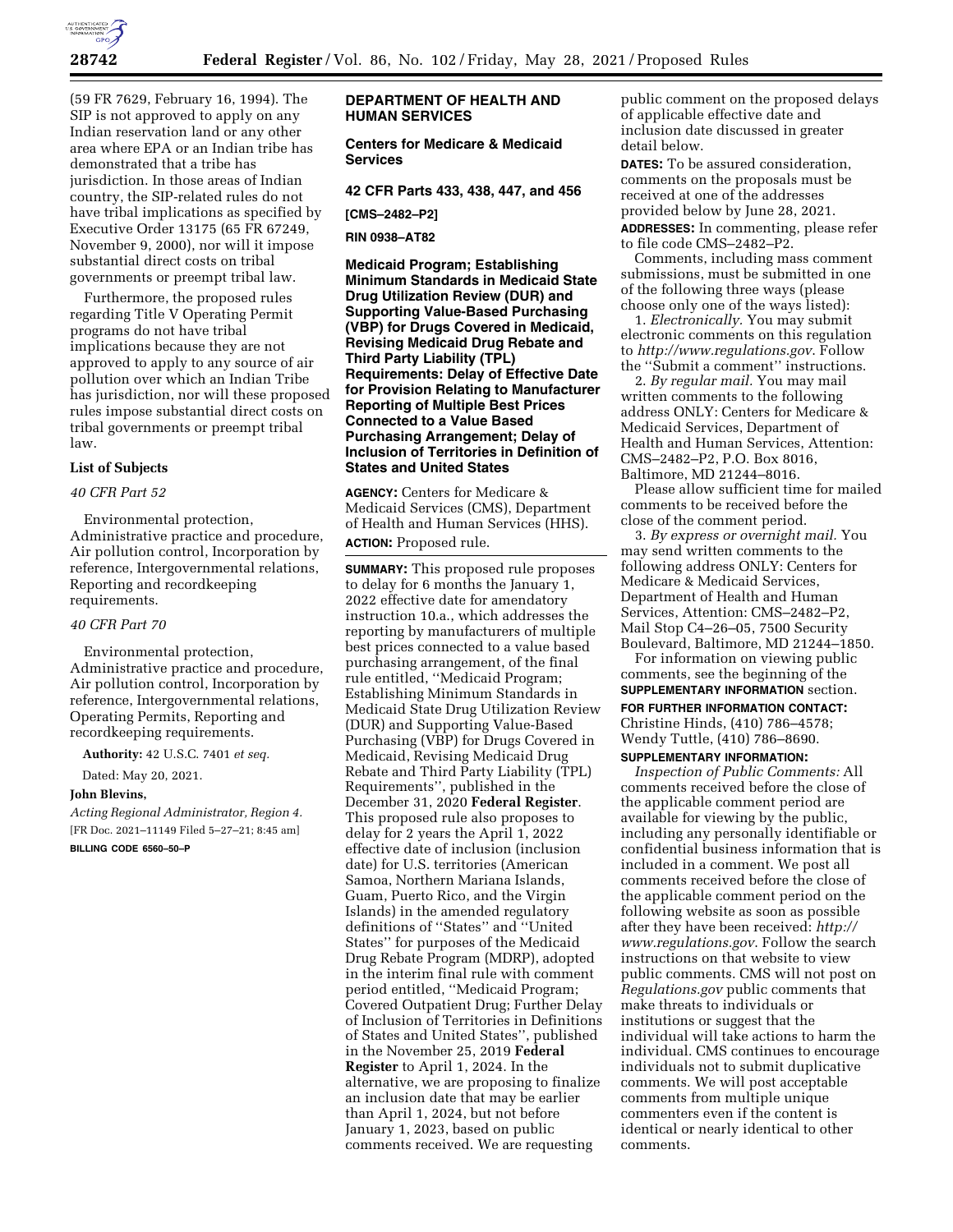### **I. Background**

## *A. Proposed Delays in Effective and Inclusion Dates of Certain Regulation Provisions*

CMS is proposing to delay the January 1, 2022 effective date for amendatory instruction 10.a. of the final rule entitled, ''Medicaid Program; Establishing Minimum Standards in Medicaid State Drug Utilization Review (DUR) and Supporting Value-Based Purchasing (VBP) for Drugs Covered in Medicaid, Revising Medicaid Drug Rebate and Third Party Liability (TPL) Requirements'' (85 FR 87000), for 6 months to July 1, 2022, and to delay the April 1, 2022, inclusion date in the amended regulatory definitions of ''States'' and ''United States'', adopted in the interim final rule with comment period entitled ''Medicaid Program; Covered Outpatient Drugs; Further Delay of Inclusion of Territories in Definitions of States and United States'' (84 FR 64783), for 2 years until April 1, 2024, or in the alternative, to a date earlier than April 1, 2024, but not before January 1, 2023.

## *B. Proposed Delay of Effective Date of Amendatory Instruction 10.a.*

On December 31, 2020, we published a final rule in the **Federal Register**  entitled ''Medicaid Program; Establishing Minimum Standards in Medicaid State Drug Utilization Review (DUR) and Supporting Value-Based Purchasing (VBP) for Drugs Covered in Medicaid, Revising Medicaid Drug Rebate and Third Party Liability (TPL) Requirements'' 1 (85 FR 87000) (hereinafter referred to as the December 31, 2020 final rule). The December 31, 2020 final rule advanced CMS' efforts to support state flexibility to enter into innovative value-based purchasing (VBP) arrangements with drug manufacturers for new and innovative, and often costly therapies, such as gene therapies, and codified new approaches required by section 1004 of the Substance Use-Disorder Prevention that Promotes Opioid Recovery and Treatment (SUPPORT) for Patients and Communities Act (SUPPORT Act) (Pub. L. 115–271, enacted October 24, 2018) and the existing Medicaid DUR program to improve the clinical use of opioids and reduce the potential for abuse in Medicaid patients. In addition, it codified in regulation several changes made in recent legislation and clarified other provisions of regulations relating

to the Medicaid Drug Rebate Program (MDRP).

The regulations included in the December 31, 2020 final rule went into effect on March 1, 2021, except for certain amendatory instructions, including instruction 10.a., which is effective on January 1, 2022. We are proposing to delay the January 1, 2022 effective date for amendatory instruction 10.a. of the December 31, 2020 final rule on manufacturer reporting of multiple best prices connected to a VBP arrangement, to July 1, 2022, and are seeking public comment on the proposed delay as outlined in section I.A. of this proposed rule. As discussed in greater detail in section II. of this proposed rule, we believe a delay of 6 months is warranted to assure that stakeholders have the ability to implement the new VBP policy in a manner that assures that patient access and quality of care is protected. We seek public comments on this proposed delay in the effective date, including the impact of this delay on affected beneficiaries. The primary reason for the original delay, and the new proposed delay, is to provide more time for CMS, states, and manufacturers to make the complex system changes necessary to implement the new best price and VBP program, and assure patient access and quality of care, given the current need to devote resources to the public health emergency (PHE) relating to COVID–19 that has been in effect, and will likely remain in effect through 2021.

#### *C. Proposed Delay of Inclusion Date in Amended Regulatory Definitions of*  ''*States*'' *and* ''*United States*''

The Covered Outpatient Drug (COD) final rule, published in the February 1, 2016 **Federal Register** (81 FR 5170), amended the regulatory definitions of ''States'' and ''United States'' to include the U.S. territories (American Samoa, Northern Mariana Islands, Guam, Puerto Rico, and the Virgin Islands) for the purposes of the MDRP with a delayed inclusion date of April 1, 2017. We stated in the preamble to the final rule that U.S. territories may use existing waiver authority to elect not to participate in the MDRP consistent with the statutory waiver standards. Specifically, the Northern Mariana Islands and American Samoa may seek to opt out of participation under the broad waiver that has been granted to them in accordance with section 1902(j) of the Act. The territories of Puerto Rico, the Virgin Islands, and Guam may use waiver authority under section 1115 of the Act to waive section 1902(a)(54) of the Act, which requires state

compliance with the applicable requirements of section 1927 of the Act (81 FR 5203 through 5204).

The change to the definition of ''States'' and ''United States'' under the COD final rule to include the territories would also impact the quarterly calculation of average manufacturer price (AMP) and best price by manufacturers. That is, the change requires manufacturers to include prices paid by entities in the U.S. territories in the same manner in which they include prices paid by entities located in one of the 50 states and District of Columbia (81 FR 5224) in AMP and best price. It requires manufacturers to include eligible sales and associated discounts, rebates, and other financial transactions that take place in the U.S. territories in their calculations of AMP and best price once the revised definitions of ''States'' and ''United States'' take effect, regardless of whether the U.S. territories seek to waive participation in the MDRP.

Once the COD final rule became effective, CMS began discussions with the territories regarding their participation in the MDRP. Based on those discussions, it became evident that interested territories would not be ready to participate in the MDRP by April 1, 2017. Stakeholders also reiterated the concerns in the comments to the COD final rule (81 FR 5224) that drug manufacturers will likely need to increase drug prices paid by U.S. territory Medicaid programs once the territories are included in the definitions of ''States'' and ''United States'' in order to avoid setting a new, lower best price. That is because if prices for drugs in the territories are lower than those in the states, then those prices could become the Medicaid best price for that drug in the entire Medicaid program. The manufacturers may then increase their drug prices in the territories to avoid this outcome, and an increase in drug prices in the territories could result in an increase in territory Medicaid drug spending without the offsetting benefit of receiving Medicaid rebates. Furthermore, the increase in Medicaid drug spending could adversely impact the availability of drugs to patients in the territories because of their Medicaid funding cap.

As a result of these initial and subsequent discussions on preparedness, the potential for increased Medicaid drug prices in certain territories, and later, due to additional impacts of natural disasters in several of the territories, CMS issued two interim final rules with comment period (IFC) to further delay the

<sup>1</sup>*[https://www.federalregister.gov/documents/](https://www.federalregister.gov/documents/2020/12/31/2020-28567/medicaid-program-establishing-minimum-standards-in-medicaid-state-drug-utilization-review-dur-and)  [2020/12/31/2020-28567/medicaid-program](https://www.federalregister.gov/documents/2020/12/31/2020-28567/medicaid-program-establishing-minimum-standards-in-medicaid-state-drug-utilization-review-dur-and)[establishing-minimum-standards-in-medicaid-state](https://www.federalregister.gov/documents/2020/12/31/2020-28567/medicaid-program-establishing-minimum-standards-in-medicaid-state-drug-utilization-review-dur-and)[drug-utilization-review-dur-and](https://www.federalregister.gov/documents/2020/12/31/2020-28567/medicaid-program-establishing-minimum-standards-in-medicaid-state-drug-utilization-review-dur-and)*.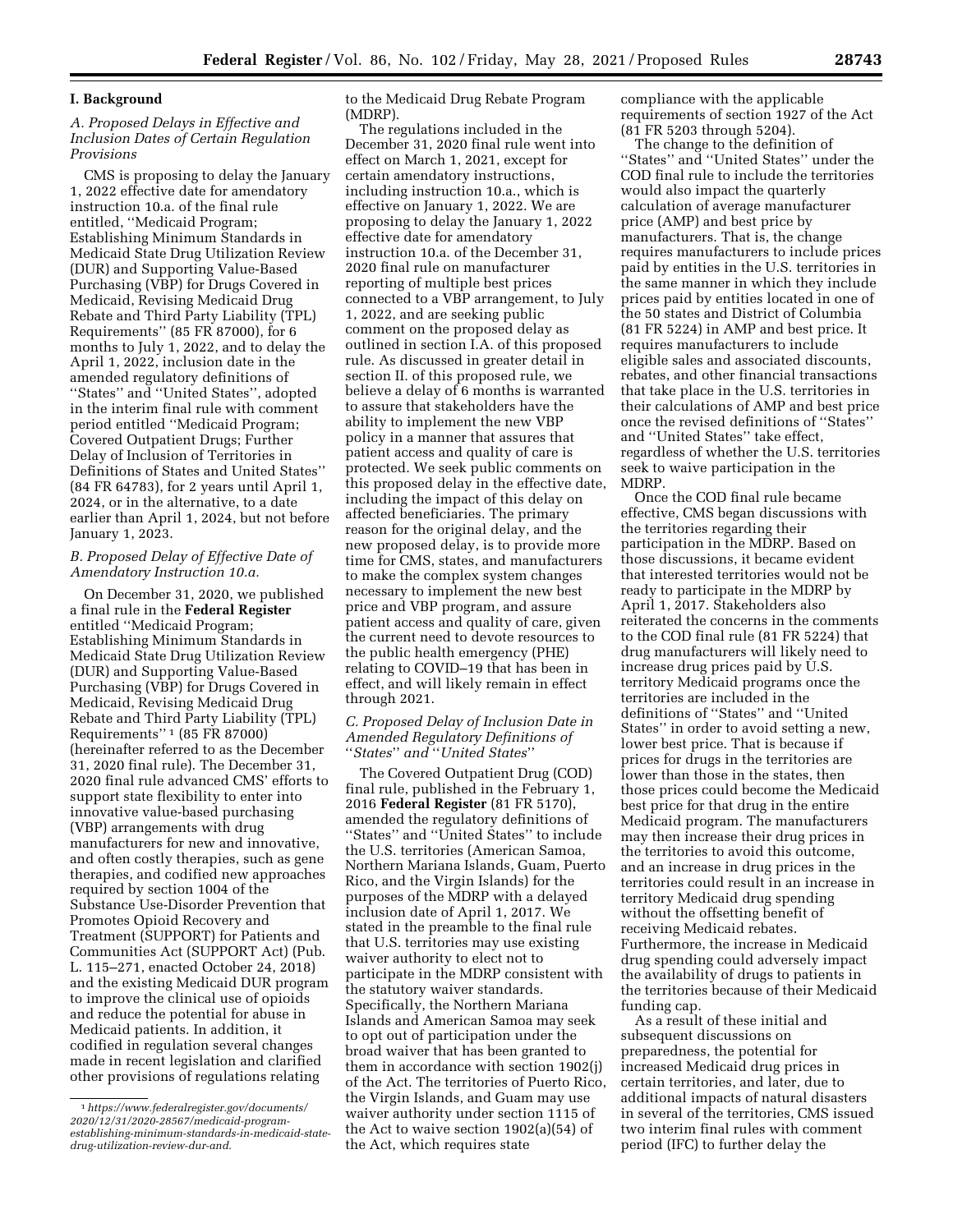inclusion date for the U.S. territories in the regulatory definitions of ''States'' and ''United States'' for purposes of the MDRP. The first, the ''Medicaid Program; Covered Outpatient Drug; Delay in Change in Definitions of States and United States'' IFC, was issued on November 15, 2016, amending the regulatory definitions of ''States'' and ''United States'' to include the U.S. territories beginning April 1, 2020, rather than to April 1, 2017 (81 FR 80003). The second, the ''Medicaid Program; Covered Outpatient Drug; Further Delay of Inclusion of Territories in Definitions of States and United States'' IFC, was published on November 25, 2019, and further delayed the inclusion date for the regulatory definitions of ''States'' and ''United States'' to include the U.S. territories beginning April 1, 2022, rather than April 1, 2020 (84 FR 64783).

For similar reasons, in addition to ensuring continued beneficiary access and quality of care protections, we are proposing to amend § 447.502 to delay the April 1, 2022 inclusion date for the amended regulatory definitions of ''States'' and ''United States'' to April 1, 2024, and are seeking public comment on the proposed delay as outlined in section I.A. of this proposed rule. As discussed in greater detail in section II. of this proposed rule, we believe an additional delay of 2 years may be warranted because it would allow the territories to focus their human and financial resources on ensuring the health and well-being of their beneficiaries during this PHE, rather than having to divert those resources to the development of systems required to participate in the MDRP, which can take several years to implement from start to finish, and seek public comments on this proposal. However, if we determine based on public comments received from interested parties that the territories that want to participate in MDRP can do so sooner than April 1, 2024, and those that do not want to participate are able to complete the necessary waiver process, then we are proposing in the alternative to finalize a date that is sooner than April 1, 2024, but not earlier than January 1, 2023.

## **II. Proposed Delay in Effective and Inclusion Dates of Certain Regulation Provisions Due to Ongoing Public Health Emergency (PHE)**

On April 21, 2021, the Secretary of Health and Human Services (the Secretary) renewed the PHE initially declared on January 31, 2020, to continue giving CMS programs (including Medicaid) flexibility to support beneficiaries during the

COVID–19 pandemic. This PHE is expected to last through 2021. In response to the PHE, CMS put in place its own pandemic plan (*[https://](https://www.cms.gov/files/document/covid-pandemic-plan.pdf) [www.cms.gov/files/document/covid](https://www.cms.gov/files/document/covid-pandemic-plan.pdf)[pandemic-plan.pdf](https://www.cms.gov/files/document/covid-pandemic-plan.pdf)*) to address the needs of its stakeholders, as well as the beneficiaries of its various programs including Medicaid. As part of that plan, CMS provided that it may approve waivers, amendments, and flexibilities for U.S. states, including the District of Columbia, and U.S. territories to allow Medicaid and CHIP programs to adapt their operations as necessary to respond to the pandemic. The pandemic plan also provided that it may make adjustments to the agency's value-based payment initiatives to allow health providers, healthcare facilities, Medicare Advantage and Part D plans, and States to focus on providing needed care to beneficiaries. In addition to the flexibilities granted to states under the PHE, the President signed into law on March 11, 2021 the American Rescue Plan Act of 2021 (ARP) (Pub. L. 117–2) to address the health care and economic needs of the country during the pandemic. This law is one of the most significant expansions of Medicaid since enactment of the Affordable Care Act of 2010, and includes several new mandatory benefit requirements on states that will take time to implement.

We acknowledged in the December 31, 2020 final rule that the changes to the reporting of multiple best prices by manufacturers under the MDRP (a VBP policy) adopted under the amendatory instruction 10.a would require additional time to provide operational guidance and complex system changes to implement. Thus, we delayed the effective date of the VBP provision until January 1, 2022. States that opt to participate in VBP models offered by manufacturers under the multiple best price approach must ensure that beneficiaries have appropriate access to care under such arrangements by developing systems and methods to track beneficiaries and their outcomes, retrieving and evaluating the patientspecific outcomes data, and securing the cooperation of providers and beneficiaries to enter into some of the more complex outcome-based arrangements offered by the manufacturers. Thus, there will be requirements on states to develop significant capabilities to build an infrastructure that will be able to implement VBP.

We also want to be sure that our own technology infrastructure will be ready to receive multiple VBP offers from manufacturers that will report them to CMS, and subsequently report them to

states. We are currently developing a new Medicaid Drug Program (MDP) system. This MDP system will replace CMS' current legacy system with certain aspects of the system expected to be transitioned in the summer of 2021. However, because of other events that have transpired since the regulation was published in December 2020, we do not believe that certain aspects of the system necessary for states and manufacturers to operationalize the VBP multiple best price program will be transitioned at that time, making a January 1, 2022 infeasible. We believe that it is important to have a technically up-to-date system that is ready to support the data requirements necessary for states and manufacturers to operationalize the VBP multiple best price program. However, we may have a delay with operationalizing that part of the MDP system by July 2021, which may mean we will not have the necessary CMS components in place by later this year to implement the program by January 1, 2022, and believe July 1, 2022, is a realistic target date.

Furthermore, the demands on researching, producing, and distributing COVID–19 drug treatments and vaccines have likely diverted some manufacturer financial and human resources from developing and implementing system changes that would be required to enter multiple best price offers in the MDP system.

We understand that there is interest among patient and consumer groups, states, and manufacturers in the new multiple best price policy, and we are committed to implementing the VBP multiple best price policy in a manner that assures that Medicaid beneficiaries have access to medications and therapies that are appropriately administered and monitored. However, we are concerned that there are several challenges the states, providers, and manufacturers are facing during the PHE. These include, in addition to those resulting from the passage of the ARP, those relating to implementing expanded eligibility and mandatory benefit requirements under Medicaid (as described below). In sum, states, providers and manufacturers, as well as CMS, will need additional time to operationalize the multiple best prices policy under amendatory instruction 10.a.

Therefore, given the possible delay in the MDP system and the recent developments around the PHE and ARP, we believe more time is critical to permit CMS and our partners—states, providers, and manufacturers—to successfully implement the multiple best prices approach so that Medicaid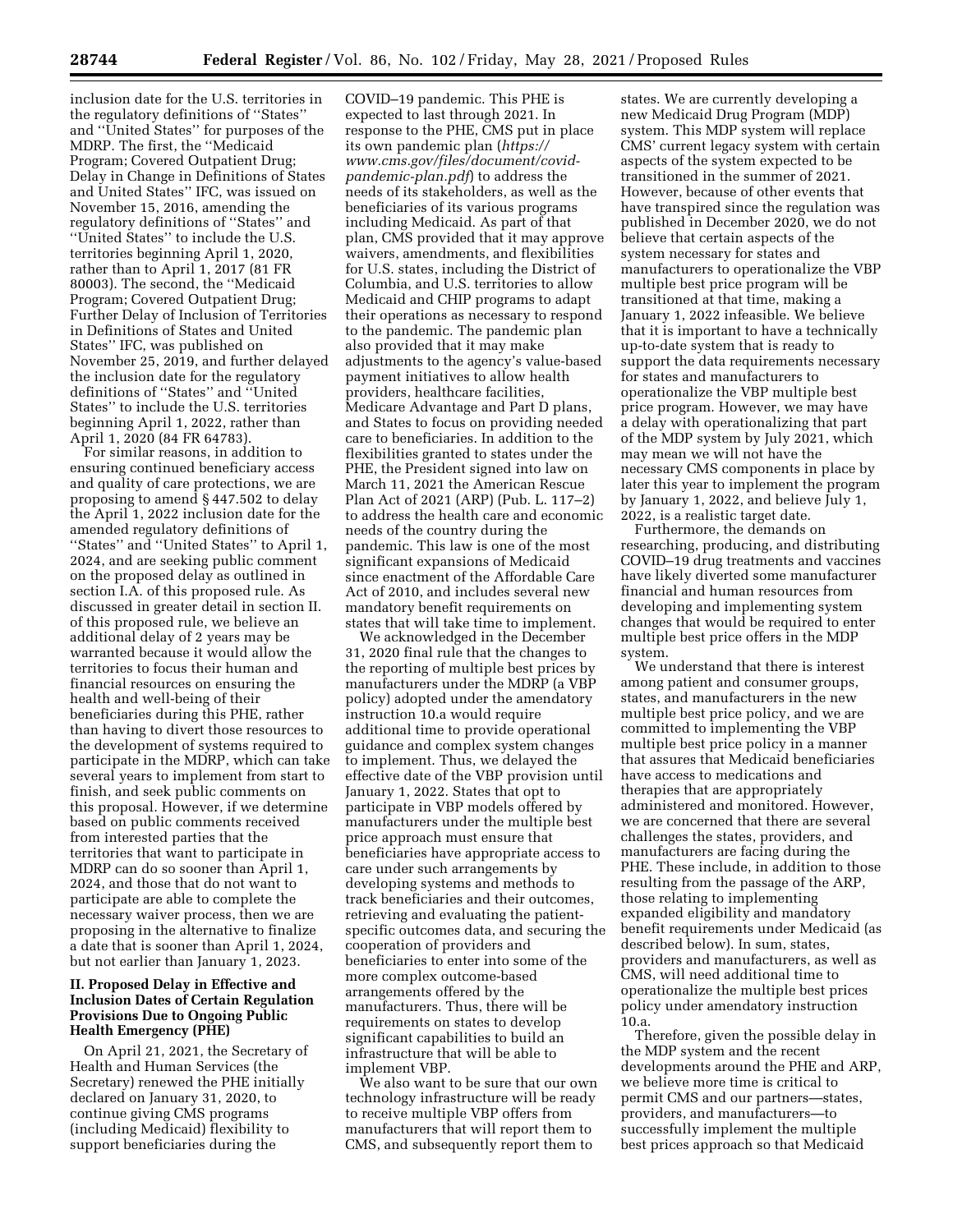patients benefit from these programs to full extent possible. Specifically, CMS and all the parties involved with the multiple best prices policies will want to make sure Medicaid patients receive the drug therapies under the VBP approach that are prescribed for them in a timely manner; that the VBP program does not create unnecessary barriers or requirements on the patient to access the drug; that they receive appropriately scheduled doses of a therapy if the patient treatment under the VBP arrangement is based on multiple doses; and that patient outcomes are tracked so that optimal patient care is provided; and, the states can obtain any additional discounts due to them from manufacturers under the VBP arrangement. At this time, we believe it is in the best interest of the Medicaid program and Medicaid beneficiaries, in particular, that states prioritize the Medicaid eligibility and benefit requirements under the ARP (for example, expanded optional Medicaid coverage for postpartum women, expansion of COVID–19 testing and treatment services, and expansion of vaccine administration to limited benefit groups), resulting from enactment of the ARP to address beneficiary needs during the COVID–19 pandemic, and therefore, propose a delay to the effective date for amendatory instruction 10.a. (the multiple best price approach) by 6 months (effective July 1, 2022). By allowing more time to address the needs of Medicaid beneficiaries during the PHE, states, CMS, providers, and manufacturers will also have more time to put in place appropriate beneficiary protections as part of the multiple best price approach.

Therefore, we propose to delay the amendment associated with multiple best price requirements for 6 months, which if finalized, would make amendatory instruction 10.a effective beginning July 1, 2022. We also expect to issue additional guidance before that time on operational and policy aspects of the new VBP program, including specifications relating to beneficiary protections.

For the same reasons discussed above, we believe that in light of the pandemic and the resource demands stemming from the PHE (including those established under the ARP) on the Medicaid program and its beneficiaries, it is imperative that the territories prioritize the Medicaid eligibility and mandatory benefit requirements brought about by the ARP to address beneficiary needs during the COVID–19. Therefore, we believe that a further delay in the inclusion date of the U.S. territories in

the regulatory definitions of ''States'' and ''United States'' is warranted and are proposing that they be included in those definitions beginning April 1, 2024. In the alternative, we are proposing to finalize an inclusion date that may be earlier than April 1, 2024, but not before January 1, 2023, based on public comments received.

By delaying the inclusion date to April 1, 2024, or in the alternative, a date earlier than April 1, 2024, but not before January 1, 2023, we are allowing the territories additional time to develop needed systems and policy changes, in order to avoid unintended increases in drug costs and access concerns. The needed systems must be capable of collecting, reporting, validating, and tracking drug utilization on an ongoing basis. In addition, they require extensive advance planning and budgeting.

The delay in inclusion date would also benefit those territories that choose not to participate in the MDRP, and therefore, would be required to use human and financial resources to complete the section 1115 and section 1902(j) waiver applications that are required to waive out of MDRP participation should the current April 1, 2022 date remain in effect.

Moreover, should the amended regulatory definitions of ''States'' and ''United States'' go into effect on April 1, 2022, all manufacturers' sales to the territories and prices paid would be included in the AMP and best price calculations at that time, regardless of whether the territory is participating in the MDRP. As discussed in the COD final rule (81 FR 5224), we heard from various stakeholders who expressed concerns that drug manufacturers would likely be prompted to increase drug prices, including prices paid by the U.S. territory Medicaid programs, once the territories are included in the definitions of ''States'' and ''United States.'' This is because, as currently drafted, section 1927 of the Act requires that eligible sales of drugs within the United States be included in the drug manufacturers calculation of Average Manufacturer Price (AMP) and best price. The inclusion of these prices in AMP and best price would result in the territories that receive a waiver realizing an increase in their Medicaid drug costs without the offsetting benefit of receiving Medicaid rebates. Furthermore, the increase in Medicaid costs could adversely affect territories because of their Medicaid funding cap. As noted above, that could result in an increase in drug prices in the territories, making drugs less affordable, and making it more difficult for the territories to address their own public

health needs during the PHE. We believe this provides further rationale for delaying the inclusion date of territories in the regulatory definitions of ''States'' and ''United States.'' It will ensure that during this PHE, which has the potential to extend into 2022, those territories that opt to waive participation from the MDRP will not face the additional financial burdens associated with increased Medicaid drug costs from drug manufacturers increasing drug prices to the territories.

We are proposing a new inclusion date of April 1, 2024 for the amended regulatory definitions of ''States'' and ''United States'' to include the U.S. territories for purposes of the MDRP. In the alternative, we are proposing to finalize an inclusion date that may be earlier than April 1, 2024, but not before January 1, 2023, based on public comments received. Thus, we are specifically requesting comments from all interested parties on whether April 1, 2024, or an earlier inclusion date, but not earlier than January 1, 2023, would be more appropriate for the amended regulatory definitions. More specifically, we are requesting public comments that will assist us in understanding all relevant concerns related to establishing a new inclusion date, including whether territories are ready to participate in the MDRP, and whether CMS is able to execute appropriate and necessary waivers for territories that do not want to participate. In any case, manufacturers would be required to include their sales to the territories in their AMP and best price calculations based on the inclusion date finalized in a final rule, which we are proposing to be April 1, 2024, or possibly earlier, but no earlier than January 1, 2023 based on public comments.

Therefore, we are requesting comment on our proposal to amend § 447.502 to delay the inclusion date for the the U.S. territories into the regulatory definitions of ''States'' and ''United States'' until April 1, 2024. We are also requesting comments on an alternative proposal, which is to finalize an inclusion date that may be earlier than April 1, 2024, but not before January 1, 2023, based on public comments received.

#### **III. Response to Comments**

Because of the significant number of public comments we normally receive on **Federal Register** documents, we are not able to acknowledge or respond to them individually. We will consider all comments we receive by the date and time specified in the **DATES** section of this preamble for each applicable comment period, and, if and when we